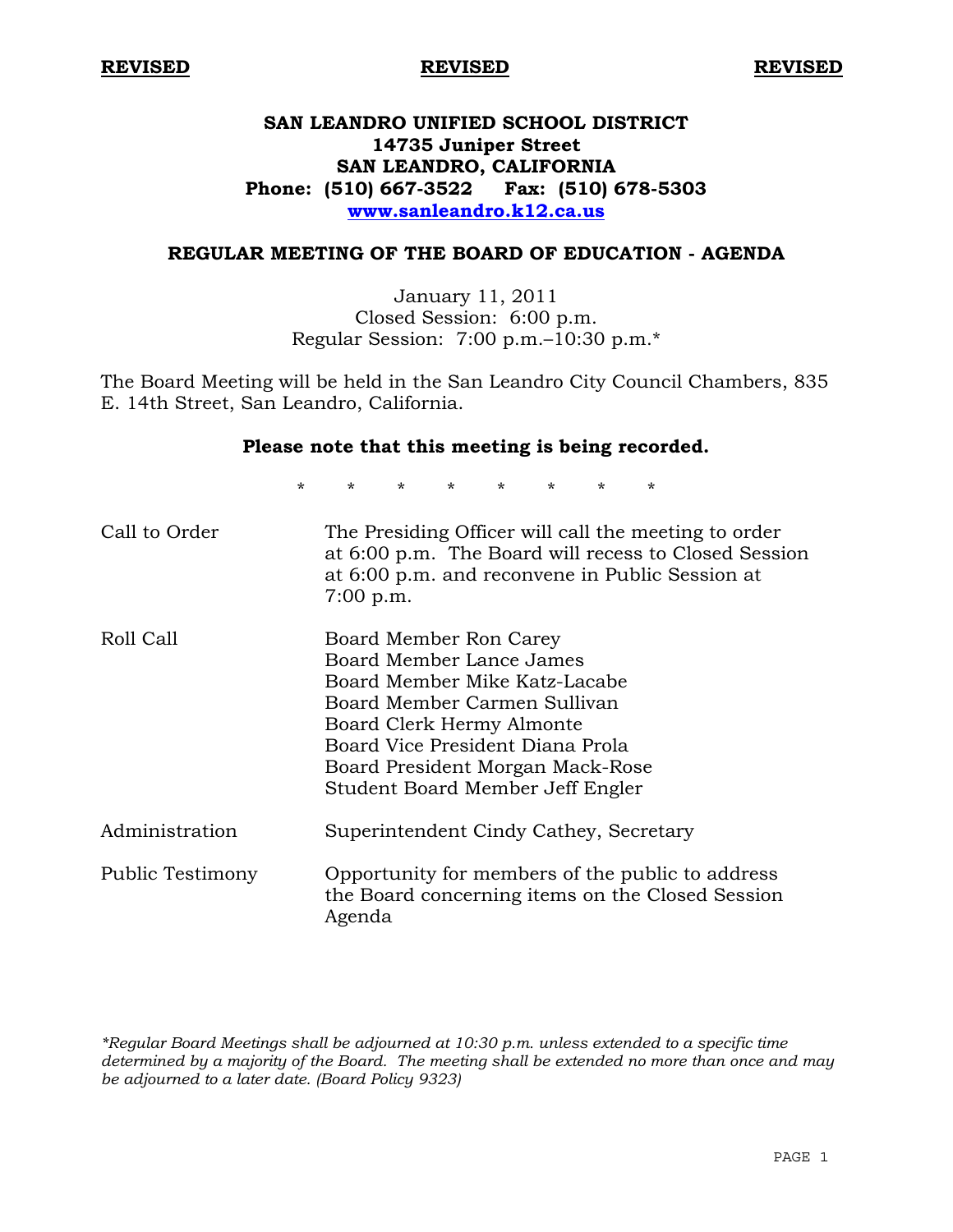Prior to the Public Session, the Board will meet in Closed Session pursuant to Education Code Sections 35146 and 48918(c), and Government Code Sections 54957, 54957.6, and 54956.9.

- a) Student Expulsions
- b) Public Employee Performance Evaluation, Title: Superintendent's Evaluation
- c) Public Employee Discipline/Dismissal/Release/Hiring
- d) Conference with Labor Negotiator
- e) Conference with Legal Counsel Anticipated Litigation Significant exposure to litigation: 1 case

| 54954.2(a) | Motion Second Vote<br>Approve the Regular Meeting Agenda of January 11, 2011<br>Motion __________ Second __________ Vote ________<br>Members of the audience who wish to address the<br>Board are asked to complete the yellow card available at<br>the entrance and submit it to the Board's Administrative<br>Assistant. Speakers who have completed the card will be<br>called when the item is reached on the agenda or, for<br>non-agenda items, during the Public Testimony. Cards<br>are to be turned in before the item is reached on the<br>agenda. Please note that this meeting is being recorded.<br>State law prohibits the Board of Education from taking<br>any action on or discussing items that are not on the<br>posted agenda except to A) briefly respond to statements<br>made or questions posed by the public in attendance; B)<br>ask questions for clarification; C) provide a reference to a<br>staff member or other resource for factual information in<br>response to the inquiry; or D) ask a staff member to<br>report back on the matter at the next meeting and/or put<br>it on a future agenda. (Government Code Section |
|------------|-------------------------------------------------------------------------------------------------------------------------------------------------------------------------------------------------------------------------------------------------------------------------------------------------------------------------------------------------------------------------------------------------------------------------------------------------------------------------------------------------------------------------------------------------------------------------------------------------------------------------------------------------------------------------------------------------------------------------------------------------------------------------------------------------------------------------------------------------------------------------------------------------------------------------------------------------------------------------------------------------------------------------------------------------------------------------------------------------------------------------------------------------------------|

# **DISTRICT GOAL #5: Ensure Safe and Well Maintained Facilities**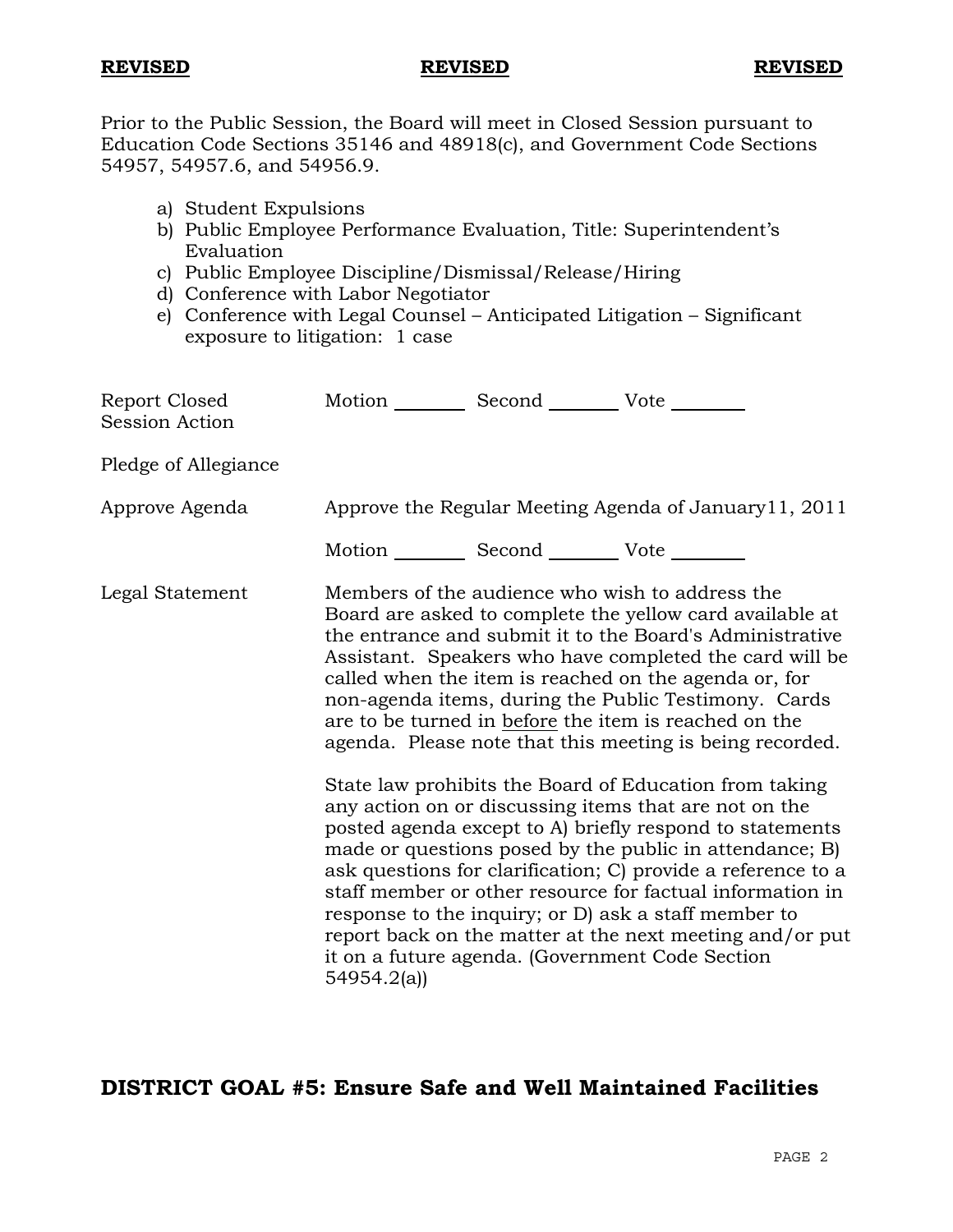### **7:00-7:30 p.m. PRESENTATION**

### Measure M

 Assistant Superintendent, Song Chin-Bendib, will provide a presentation regarding Measure M, the \$50.1M bond measure approved by the voters on November 2, 2010. Measure M will allow the District to continue to improve and modernize the schools, renovate athletic facilities including Burrell Field, replace the pools at the High School, enhance energy efficiency and promote safe and healthy schools for all students. The presentation will include a review of the projects funded through Measure M, the preliminary timeline for the various projects, how and when the community can provide their input, the conceptual design planning process, and responses to Frequently Asked Questions.

### **7:30-7:40 p.m. PUBLIC TESTIMONY ON NON-AGENDA ITEMS**

Members of the audience, who wish to address the Board, please complete the yellow card available at the entrance and submit it to the Board's Administrative Assistant. Cards are to be turned in before the item is reached on the agenda.

# **7:40-8:10 p.m. REPORTS**

 Correspondence Student Board Member Report Union Representative Reports Superintendent's Report Board Committee Reports

- Communication
- Facilities/Technology

### **8:10-8:20 p.m. CONSENT ITEMS**

These items are considered routine and may be enacted by a single motion. At the request of any member of the Board, any item on the consent agenda shall be removed and given individual consideration for action as a regular agenda item.

### General Services

| $1.1\text{-C}$                 | <b>Staff Recommendation:</b>                     |
|--------------------------------|--------------------------------------------------|
| Approval of Board              | Approve the minutes of the regular board meeting |
| Minutes - November<br>16, 2010 | held on November 16, 2010.                       |
|                                | Second<br>Motion<br>Vote                         |
| $1.2 - C$                      | Staff Recommendation:                            |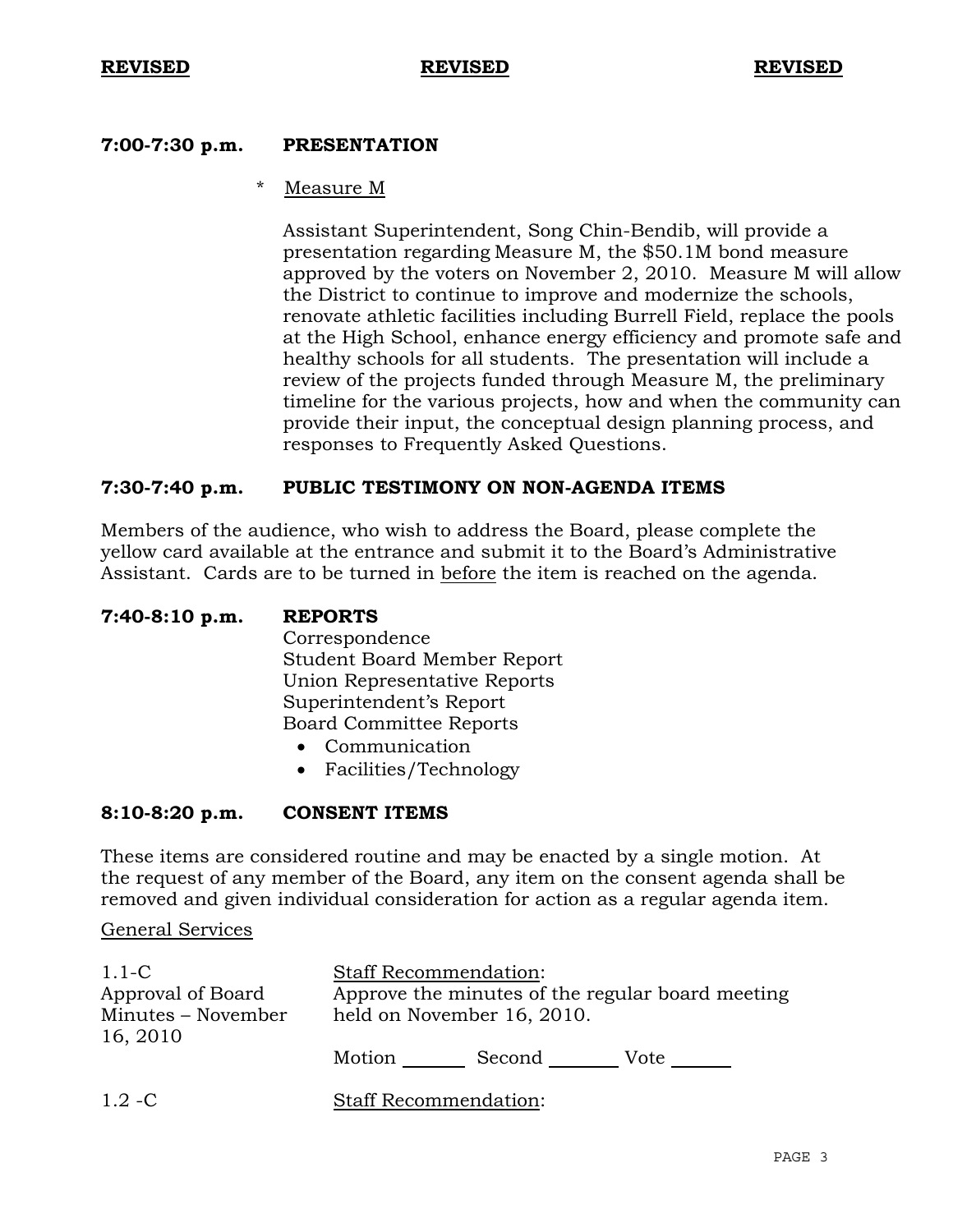| Approval of Board<br>Minutes - November<br>29, 2010                                    | Approve the minutes of the special board meeting<br>held on November 29, 2010.                                                                                                      |
|----------------------------------------------------------------------------------------|-------------------------------------------------------------------------------------------------------------------------------------------------------------------------------------|
|                                                                                        | Motion _________ Second __________ Vote _______                                                                                                                                     |
| $1.3-C$<br>Approval of Board<br>Minutes – December 7,<br>2010                          | <b>Staff Recommendation:</b><br>Approve the minutes of the regular board meeting<br>held on December 7, 2010.                                                                       |
|                                                                                        | Motion _________ Second __________ Vote _______                                                                                                                                     |
| $1.4-C$<br>Approval of Board<br>Minutes - December<br>14, 2010                         | <b>Staff Recommendation:</b><br>Approve the minutes of the special board meeting<br>held on December 14, 2010.                                                                      |
|                                                                                        | Motion _________ Second __________ Vote _______                                                                                                                                     |
| $1.5-C$<br>Resolution #11-01<br><b>Authorizing Certain</b><br>Persons to Draw Funds    | Staff Recommendation:<br>Adopt Resolution #11-01 Authorizing Certain<br>Persons to Draw Funds.                                                                                      |
|                                                                                        | Motion _________ Second __________ Vote _______                                                                                                                                     |
| $1.6-C$<br>Resolution #11-02<br><b>Authorizing Signatures</b>                          | <b>Staff Recommendation:</b><br>Adopt Resolution #11-02 Authorizing Signatures<br>on Payroll Warrants and Disbursements.                                                            |
| on Payroll Warrants<br>and Disbursements                                               | Motion _________ Second __________ Vote _______                                                                                                                                     |
| $1.7-C$<br>Resolution #11-03<br><b>Authorizing Signatures</b><br>on Official Documents | Staff Recommendation:<br>Adopt Resolution #11-03 Authorizing Signatures<br>on Official Documents and Reports.                                                                       |
| and Reports                                                                            | Motion _________ Second __________ Vote _______                                                                                                                                     |
| <b>Human Resources</b>                                                                 |                                                                                                                                                                                     |
| $2.1 - C$<br>Acceptance of<br>Personnel Report                                         | <b>Staff Recommendation:</b><br>Accept Personnel Report as submitted.                                                                                                               |
|                                                                                        | Motion _________ Second _________ Vote _______                                                                                                                                      |
| $2.2 - C$<br>Renewal of Student<br>Teaching Agreement                                  | <b>Staff Recommendation:</b><br>Approve the student teaching agreements between<br>San Leandro Unified School District and the<br>University of Southern California, the University |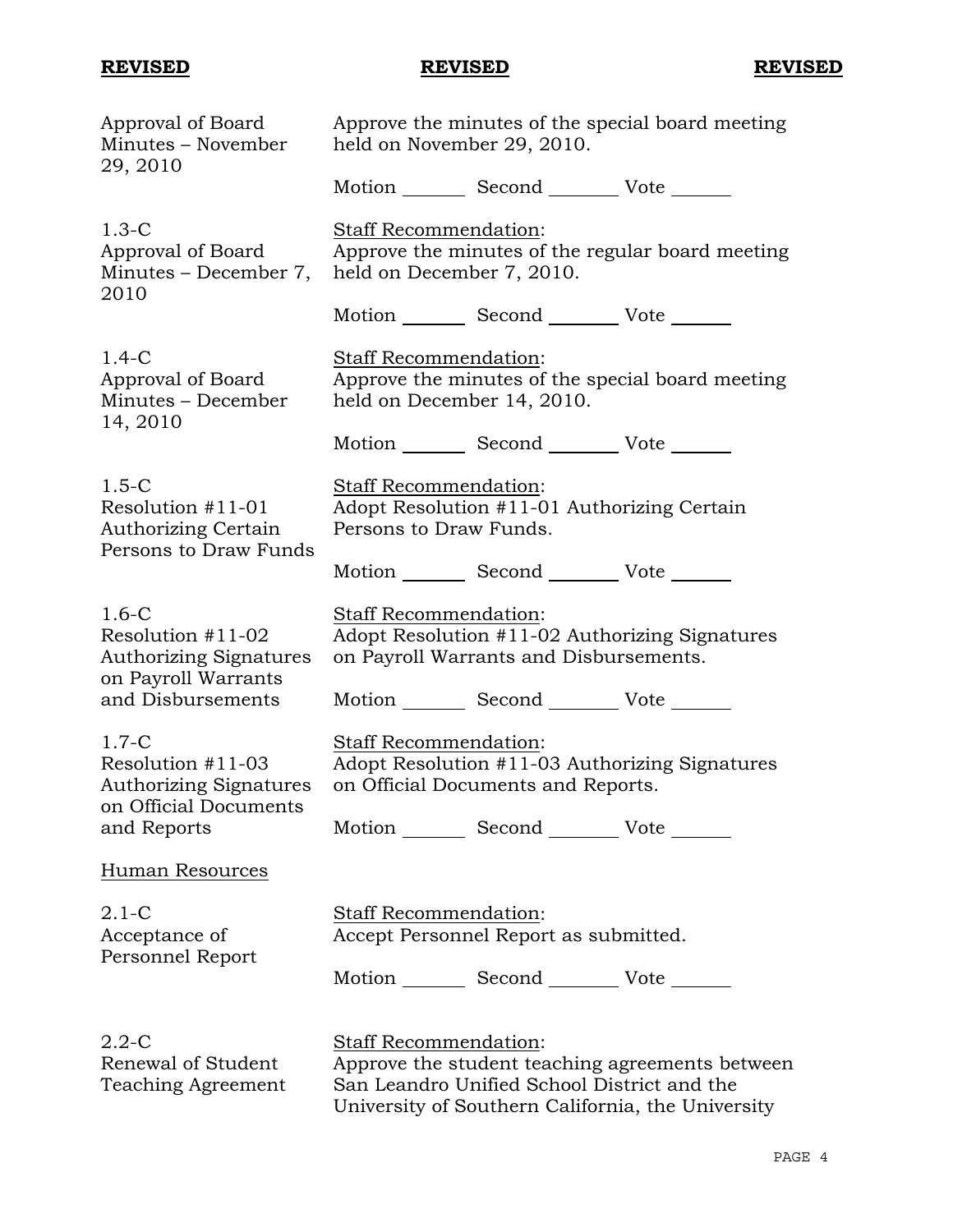|                                                                                                        |                                                         | of California, Berkeley and CalState TEACH.                                                                                    |                                                    |                                                                |
|--------------------------------------------------------------------------------------------------------|---------------------------------------------------------|--------------------------------------------------------------------------------------------------------------------------------|----------------------------------------------------|----------------------------------------------------------------|
|                                                                                                        |                                                         | Motion _________ Second __________ Vote _______                                                                                |                                                    |                                                                |
| $2.3 - C$<br><b>Teacher Education</b><br>Intern Program<br>Agreement with the<br>Alameda County Office | Staff Recommendation:<br>Education.                     | Approve the Teacher Education Intern Program<br>agreement with the Alameda County Office of                                    |                                                    | Agreement<br>will be<br>emailed on<br>Monday, Jan.<br>10, 2010 |
| of Education                                                                                           |                                                         | Motion _________ Second ___________ Vote _______                                                                               |                                                    |                                                                |
| $2.4-C$<br>Title Change for<br>Assistant<br>Superintendent of<br><b>Business Services</b>              | Staff Recommendation:<br>Operations.                    | Approve title change of the Assistant<br>Superintendent, Business Services position to<br>Assistant Superintendent, Business & |                                                    |                                                                |
|                                                                                                        |                                                         | Motion _________ Second _________ Vote _______                                                                                 |                                                    |                                                                |
| <b>Educational Services</b>                                                                            |                                                         |                                                                                                                                |                                                    |                                                                |
| $3.1-C$<br>Acceptance of<br>Donations                                                                  | Staff Recommendation:<br>follows:                       |                                                                                                                                | Approve the acceptance of gifts to the District as |                                                                |
|                                                                                                        | Bancroft Middle School                                  |                                                                                                                                | 2 cases copy paper from Marxer Waznor family       |                                                                |
|                                                                                                        | John Muir Middle School<br>Care                         | \$25 for general fund from Bancroft Dental<br>\$1,048 from Life Touch pictures                                                 |                                                    |                                                                |
|                                                                                                        |                                                         | San Leandro Unified School District<br>by Phyllis Rothblatt, from Barry Chersky                                                | 8 sets - CD and booklet, All I Want To Be Is Me",  |                                                                |
|                                                                                                        |                                                         | Motion _________ Second __________ Vote _______                                                                                |                                                    |                                                                |
| $3.2 - C$<br>Non Public School/<br><b>Agency Contracts</b>                                             | Staff Recommendation:<br>for the 2010-2011 school year. |                                                                                                                                | Approve the non-public school/agency contracts     |                                                                |

Motion Second Vote \_\_\_\_\_\_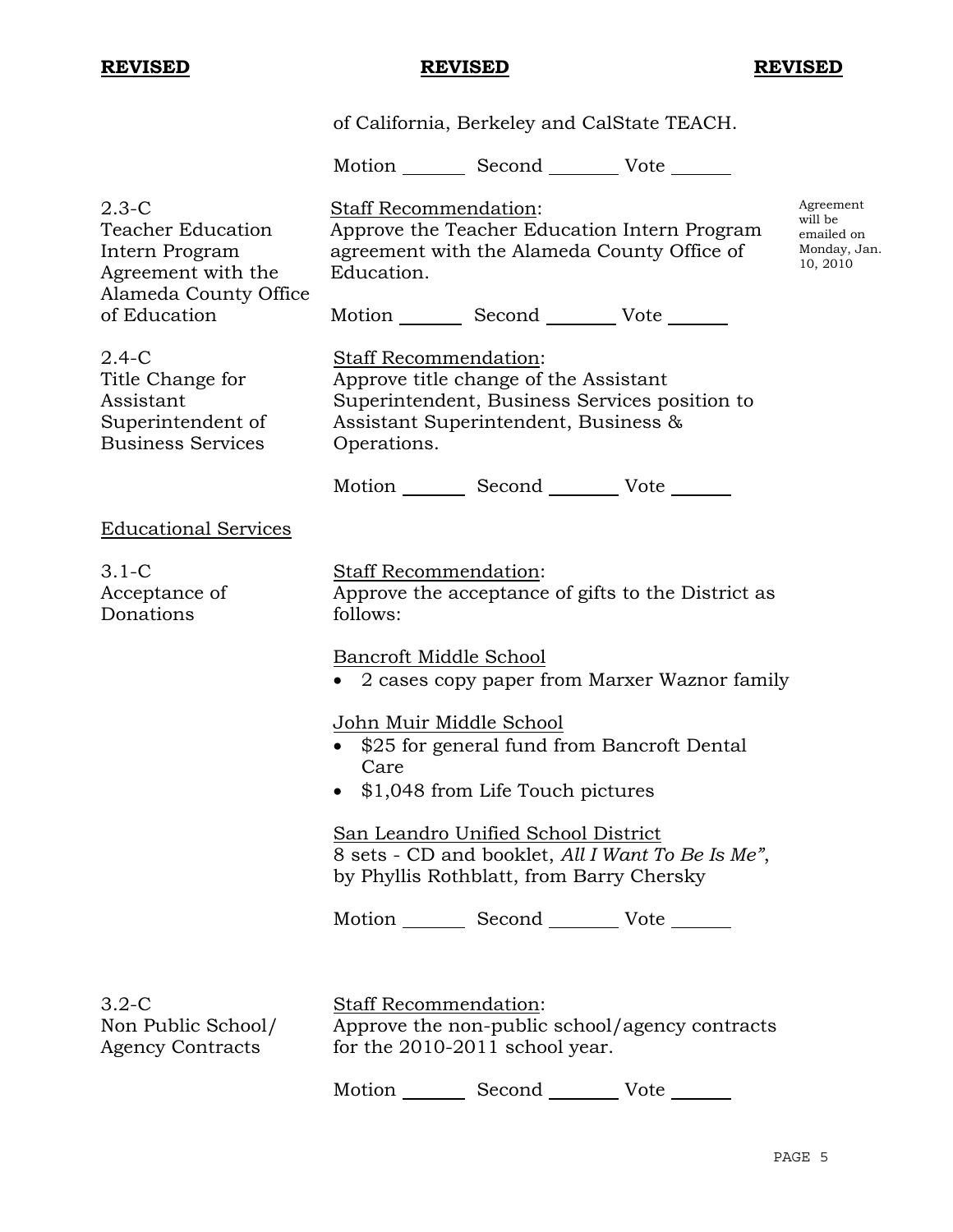| $3.3-C$<br>Contract between San<br>Leandro Unified School<br>District and G&M<br>Defense Services and<br>Training for Campus                                                                                                                                                 | Staff Recommendation:                             | Approve the contract between San Leandro<br>and Training for Campus Security Training.                                                                                                     | Unified School District and G&M Defense Services                                                    |
|------------------------------------------------------------------------------------------------------------------------------------------------------------------------------------------------------------------------------------------------------------------------------|---------------------------------------------------|--------------------------------------------------------------------------------------------------------------------------------------------------------------------------------------------|-----------------------------------------------------------------------------------------------------|
| <b>Security Training</b>                                                                                                                                                                                                                                                     |                                                   | Motion _________ Second _________ Vote _______                                                                                                                                             |                                                                                                     |
| $3.4 - C$<br>Contract for Issac<br>Brown, Motivational<br>Speaker for the Social<br>Justice Academy at<br>San Leandro High<br>School                                                                                                                                         | Staff Recommendation:                             | Approve the Contract for Issac Brown,<br>Motivational Speaker for the Social Justice<br>Academy at San Leandro High School.<br>Motion _________ Second __________ Vote _______             |                                                                                                     |
| $3.5-C$<br>Memorandum of<br>Understanding<br>between San Leandro<br>Unified School District<br>and Teneh Weller, High<br><b>Expectations Parental</b><br>Service for Parent<br><b>Education Workshops</b><br>at Jefferson, McKinley,<br>Washington, and<br>Roosevelt Schools | Staff Recommendation:                             | Approve the Memorandum of Understanding<br>for Parent Education Workshops at Jefferson,<br>McKinley, Washington, and Roosevelt Schools.<br>Motion _________ Second __________ Vote _______ | between San Leandro Unified School District and<br>Teneh Weller, High Expectations Parental Service |
| $3.6-C$<br>Contract between<br>Patricia K. Murphy,<br>Seamstress, and the<br>San Leandro High<br><b>School Business</b><br>Academy                                                                                                                                           | <b>Staff Recommendation:</b><br>Business Academy. | Seamstress, and the San Leandro High School<br>Motion _________ Second __________ Vote _______                                                                                             | Approve the contract between Patricia K. Murphy,                                                    |
| $3.7-C$<br>Resolution #11-04 Fred<br>T. Korematsu Day of<br>Civil Liberties and the<br>Constitution                                                                                                                                                                          | <b>Staff Recommendation:</b>                      | Adopt Resolution #11-04 observing Fred T.<br>Korematsu Day of Civil Liberties and the<br>Constitution on January 30, 2011.<br>Motion Second Vote                                           |                                                                                                     |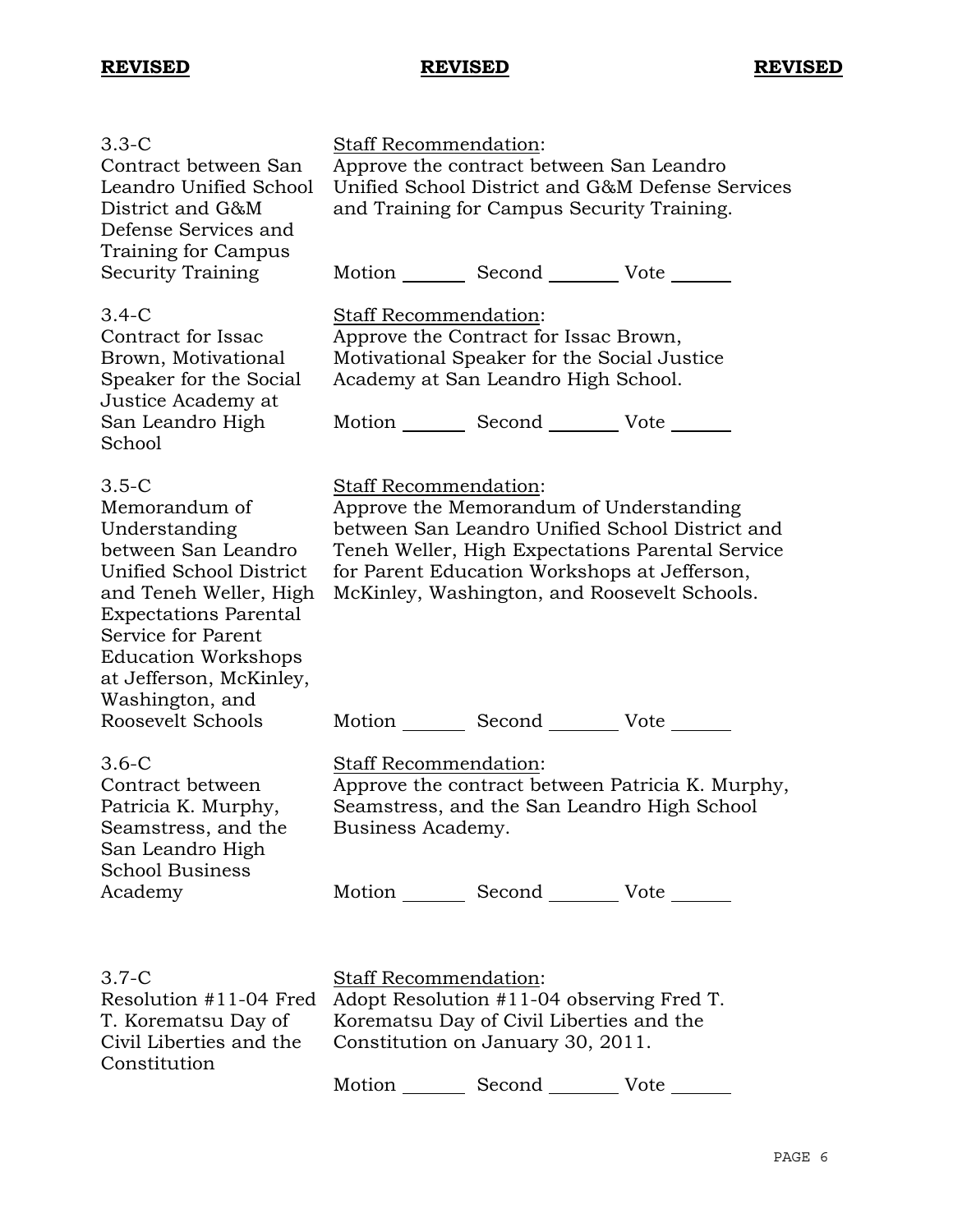| $3.8 - C$<br>Resolution $#11-05$<br>"National No Name<br>Calling Week", January<br>24-28, 2011                        | <b>Staff Recommendation:</b>                     | Adopt Resolution #11-05 "National No Name<br>Calling Week," January 24-28, 2011.<br>Motion Second Vote |                                                                                                                                                                                                          |
|-----------------------------------------------------------------------------------------------------------------------|--------------------------------------------------|--------------------------------------------------------------------------------------------------------|----------------------------------------------------------------------------------------------------------------------------------------------------------------------------------------------------------|
| $3.9-C$<br>Recommendation to<br>Continue the<br><b>Expulsion Order</b>                                                | <b>Staff Recommendation:</b><br>expulsion order. | we are unable to verify the success of his/her                                                         | Approve the recommendation from the Director of<br>Student Support Services for continuation of the<br>expulsion order for student E06-10/11 who has<br>left the San Leandro Unified School District and |
|                                                                                                                       |                                                  | Motion _________ Second __________ Vote _______                                                        |                                                                                                                                                                                                          |
| $3.10 - C$<br>Proposed Stipulated<br><b>Expulsion Order</b>                                                           | <b>Staff Recommendation:</b>                     | Student Support Services of the stipulated<br>expulsion order for student $E12-01/11$ .                | Approve the recommendation from the Director of                                                                                                                                                          |
|                                                                                                                       |                                                  | Motion _________ Second __________ Vote _______                                                        |                                                                                                                                                                                                          |
| <b>Business Operations</b>                                                                                            |                                                  |                                                                                                        |                                                                                                                                                                                                          |
| $4.1-C$<br>Intra Budget Transfers<br>and Budget Revisions<br>for October 2010,<br>November 2010, and<br>December 2010 | Staff Recommendation:                            | Approve the request for the Intra Budget<br>November 2010, and December 2010.<br>Motion Second Vote    | Transfers and Budget Revisions for October 2010,                                                                                                                                                         |

| $4.2-C$                       | <b>Staff Recommendation:</b> |                                                   |                                               |
|-------------------------------|------------------------------|---------------------------------------------------|-----------------------------------------------|
| Resolution #11-06             |                              |                                                   | Adopt Resolution #11-06 Annual Accounting for |
| Annual Accounting for         |                              | School Facilities Fees (Developers' Fees) for the |                                               |
| <b>School Facilities Fees</b> | fiscal year 2009-10.         |                                                   |                                               |
| for Fiscal Year 2009-10       |                              |                                                   |                                               |
| (Developers' Fees)            | Motion                       | Second                                            | Vote                                          |

Facilities and Construction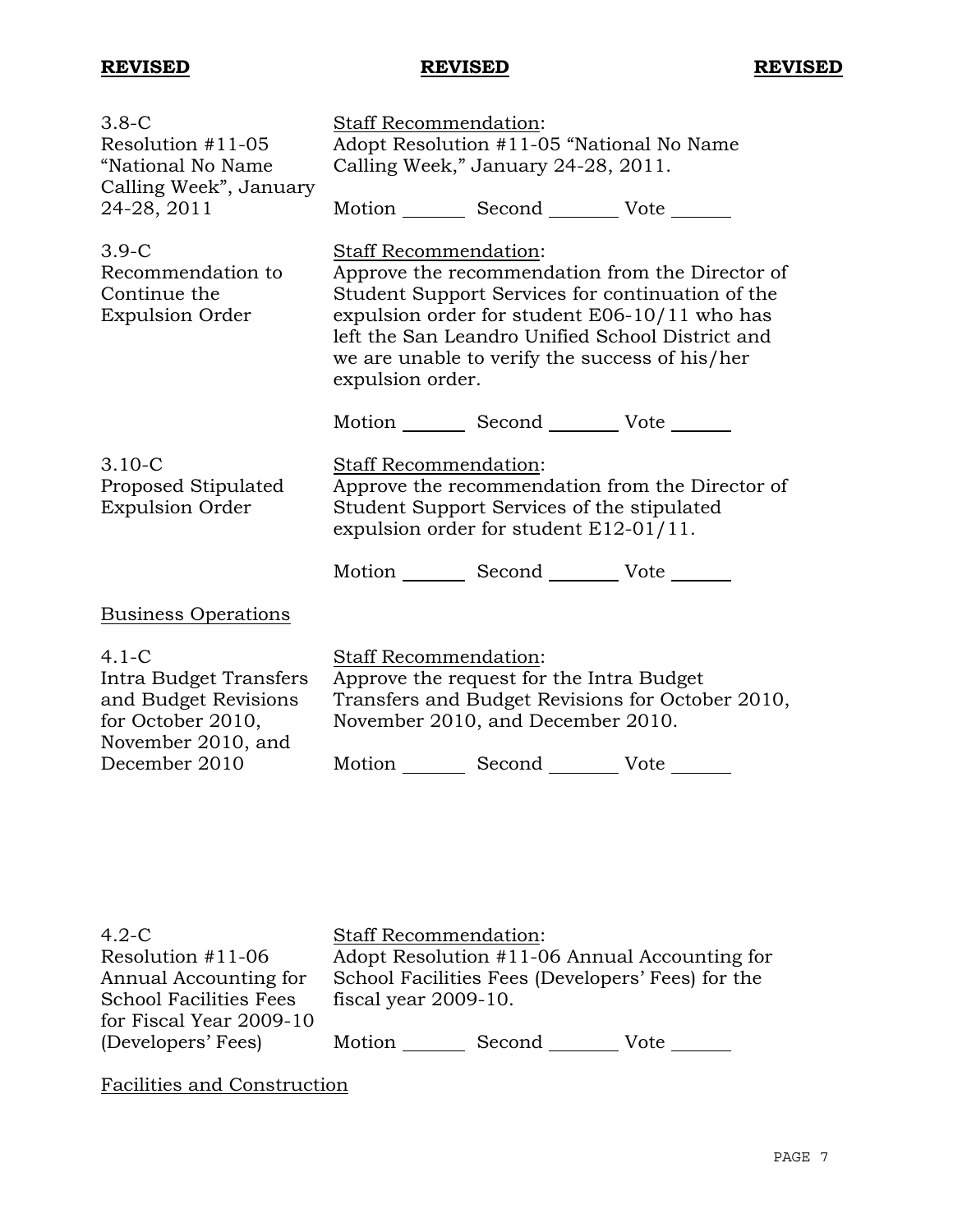| $5.1 - C$<br>Final Change Order #2<br>to Ralph Larson & Son,<br>Inc. Construction<br>Contract for the John<br>Muir Middle School<br>Heating and Roofing                                                         | <b>Staff Recommendation:</b><br>Approve the final Change Order $#2$ , in the amount<br>of \$579,823, to the Ralf Larson $\&$ Son, Inc.<br>Construction contract for the John Muir Middle<br>School Heating and Roofing Project, a 24%<br>increase to the prior contract amount of<br>\$2,393.035.                           |  |
|-----------------------------------------------------------------------------------------------------------------------------------------------------------------------------------------------------------------|-----------------------------------------------------------------------------------------------------------------------------------------------------------------------------------------------------------------------------------------------------------------------------------------------------------------------------|--|
| Project                                                                                                                                                                                                         | Motion _________ Second __________ Vote _______                                                                                                                                                                                                                                                                             |  |
| $5.2-C$<br>Change Order $#2$ to the<br><b>Construction Contract</b><br>with D. L. Falk<br>Construction, Inc. for<br>the San Leandro High<br><b>School Career</b><br><b>Technical Education</b><br>(CTE) Project | <b>Staff Recommendation:</b><br>Approve Change Order $#2$ , in the amount of<br>\$20,424, to the construction contract with D. L.<br>Falk Construction, Inc. for the San Leandro High<br>School Career Technical Education Project, a .5%<br>increase to the prior contract amount of<br>\$4,501,695.<br>Motion Second Vote |  |
| $5.3-C$<br>Final Change Order #2<br>to the Construction<br>Contract with D. L.<br>Falk Construction, Inc.<br>for the San Leandro<br><b>High School Business</b><br>Academy and Open                             | Staff Recommendation:<br>Approve the final Change Order $#2$ , in the amount<br>of \$137,672, to the construction contract with D.<br>L. Falk Construction, Inc for the San Leandro<br>High School Business Academy and Open Space<br>Project, 15% increase to the prior contact amount<br>of \$1,079,091.                  |  |
| Space Project                                                                                                                                                                                                   | Second __________ Vote<br>Motion                                                                                                                                                                                                                                                                                            |  |

### 5.4-C

Change Order #2 to the Construction Contract with Ralph Larsen & Son, Inc. for the San Leandro High School (SLHS) Restroom Renovation Project Staff Recommendation: Approve Change Order #2, in the amount of \$3,155, to the construction contract with Ralph Larson & Son, Inc. for the San Leandro High School (SLHS) Restroom Renovation Project, a .5% decrease to the prior contract of \$656,237. Motion Second Vote 5.5-C Notice of Completion Staff Recommendation: Approve the Notice of Completion (NOC) for the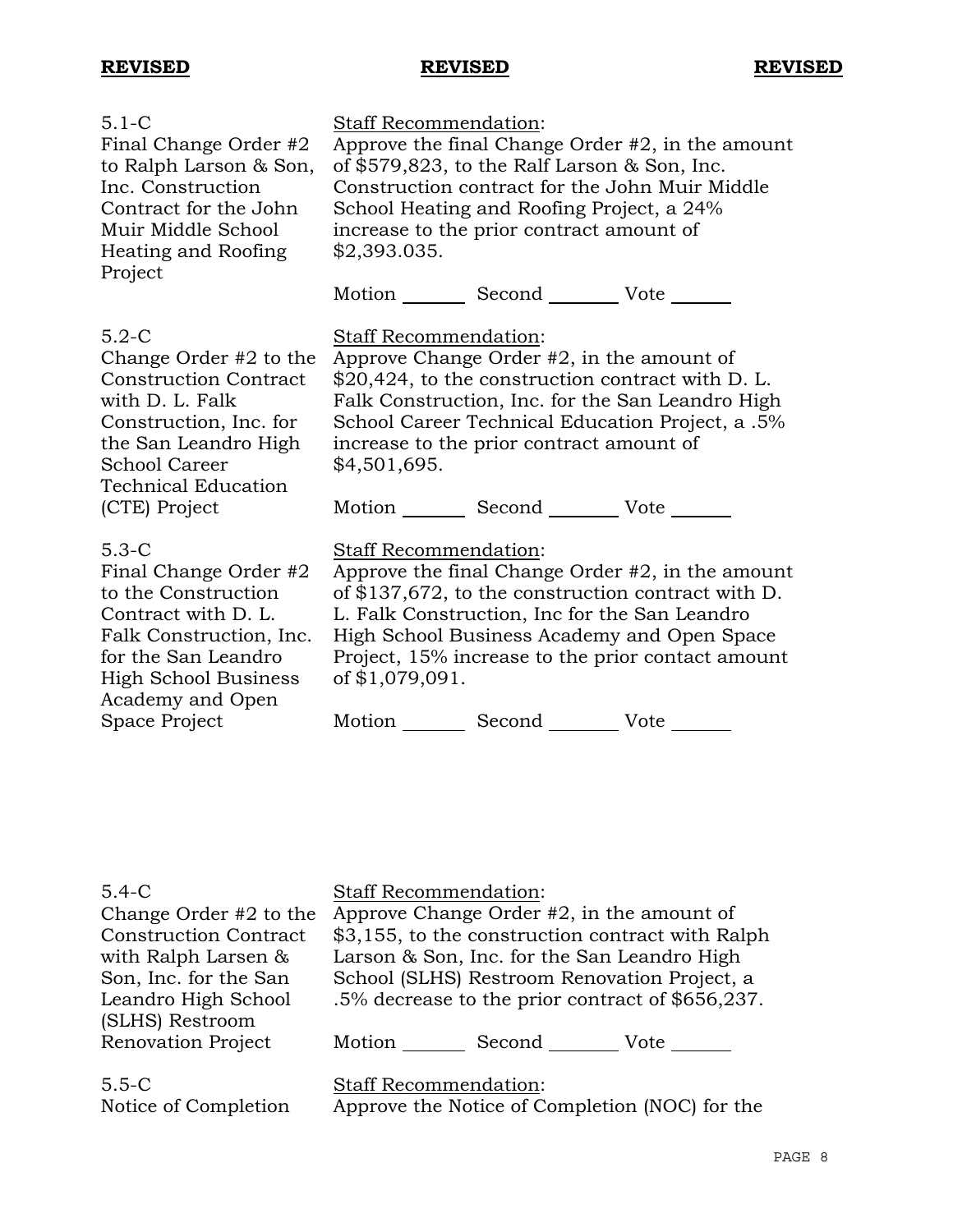| (NOC) for the San<br>Leandro High School<br><b>Restroom Renovation</b>                                  | San Leandro High School Restroom Renovation<br>Project.                                                                                                       |
|---------------------------------------------------------------------------------------------------------|---------------------------------------------------------------------------------------------------------------------------------------------------------------|
| Project                                                                                                 | Motion _________ Second __________ Vote _______                                                                                                               |
| $5.6 - C$<br>Notice of Completion<br>(NOC) for the San<br>Leandro High School<br>Business Academy and   | Staff Recommendation:<br>Approve the Notice of Completion (NOC) for the<br>San Leandro High School Business Academy and<br>Open Space Project.                |
| Open Space Project                                                                                      | Motion _________ Second __________ Vote _______                                                                                                               |
| $5.7-C$<br>Purchase Order<br>Increase to the Colbi<br>Technologies, Inc.<br><b>Contract for Measure</b> | Staff Recommendation:<br>Approve the purchase order increase to the Colbi<br>Technology, Inc. contract for Measure M<br>accountability software and services. |
| M Accountability<br>Software                                                                            | Motion _________ Second __________ Vote _______                                                                                                               |
| $5.8 - C$<br>Repair Existing<br>Security Camera<br>Systems at San<br>Leandro High School                | Staff Recommendation:<br>Approve the repair of the existing security camera<br>systems at San Leandro High School in the<br>amount of \$72,228.               |
|                                                                                                         | Motion<br>Second _________ Vote _______                                                                                                                       |

# **8:20-8:40 p.m. ACTION ITEMS**

These items are presented for action at this time. Some may have been reviewed at a previous meeting.

# General Services

| $1.1-A$              | <b>Staff Recommendation:</b>                   |
|----------------------|------------------------------------------------|
| Alameda County       | Approve the appointment of a representative to |
| <b>School Boards</b> | the Alameda County School Boards Association   |
| Association (ACSBA)  | (ACSBA) for a one-year term, January 2011-     |
| Representative       | January 2012.                                  |
|                      | Motion Second Vote                             |
| $1.2-A$              | <b>Staff Recommendation:</b>                   |
| Alameda County       | Approve the appointment of an alternate to the |
| <b>School Boards</b> | Alameda County School Boards Association       |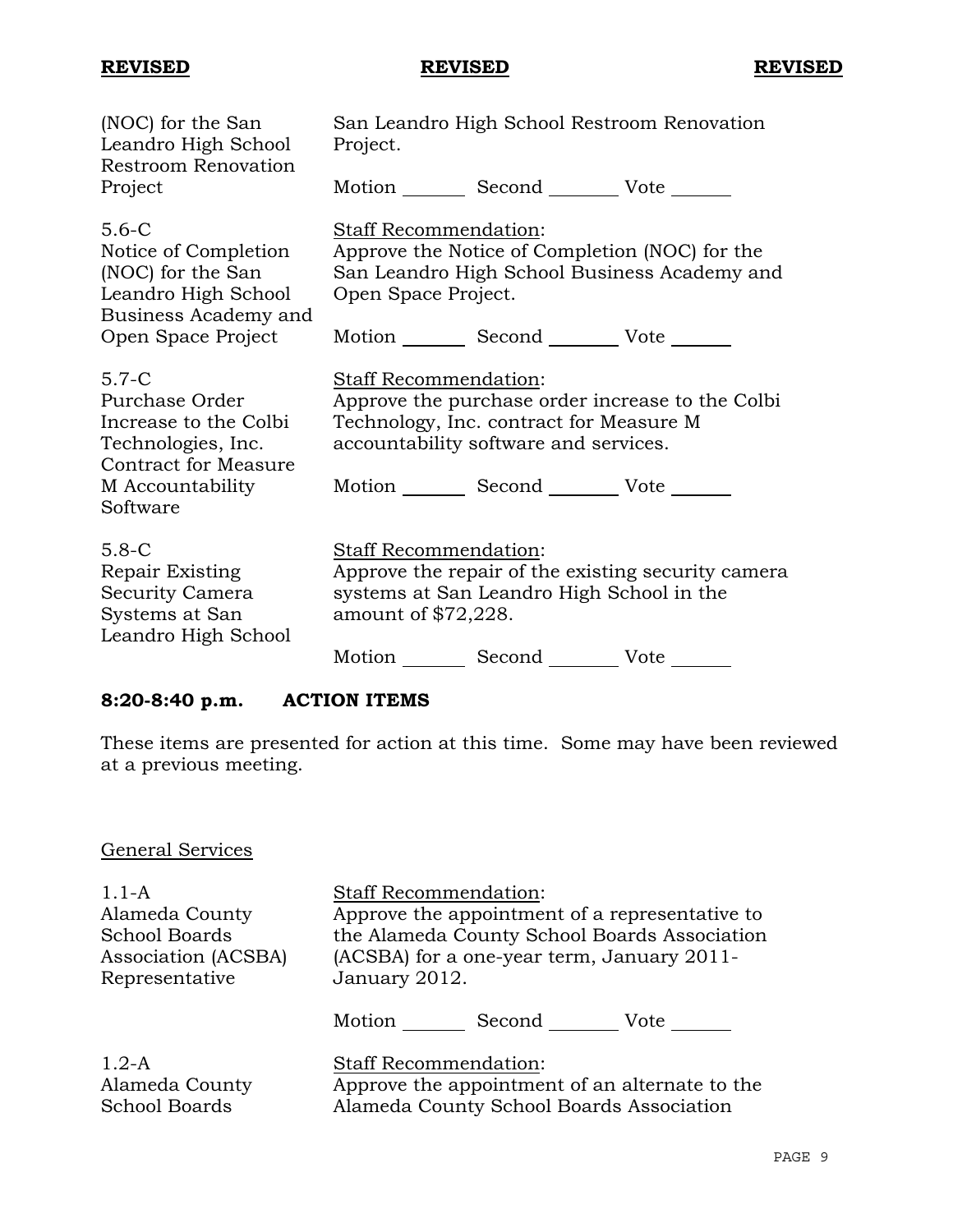| Association (ACSBA)<br>Alternate                                                                        | (ACSBA) for a one-year term, January 2011-<br>January 2012.                                                                                                                                          |
|---------------------------------------------------------------------------------------------------------|------------------------------------------------------------------------------------------------------------------------------------------------------------------------------------------------------|
|                                                                                                         | Motion _________ Second __________ Vote _______                                                                                                                                                      |
| $1.3-A$<br>Eden Area Regional<br>Occupational Program<br>(ROP) Governing Board<br>Representative        | Staff Recommendation:<br>Approve the appointment of a representative to<br>the Eden Area Regional Occupational Program<br>(ROP) Governing Board for a two-year term,<br>January 2011-January 2013.   |
|                                                                                                         | Motion _________ Second __________ Vote _______                                                                                                                                                      |
| $1.4-A$<br>Eden Area Regional<br>Occupational Program<br>(ROP) Governing Board<br>Alternate             | Staff Recommendation:<br>Approve the appointment of an alternate to the<br>Eden Area Regional Occupational Program (ROP)<br>Governing Board for a two-year term, January<br>2011-January 2013.       |
|                                                                                                         | Motion _________ Second __________ Vote _______                                                                                                                                                      |
| $1.5 - A$<br>Mid-Alameda County<br>Special Education<br>Local Plan Area<br>(MACSELPA)<br>Representative | Staff Recommendation:<br>Approve the appointment of a representative to<br>the Mid-Alameda County Special Education Local<br>Plan Area (MACSELPA) for a two-year term,<br>January 2011-January 2013. |
|                                                                                                         | Motion _________ Second __________ Vote _______                                                                                                                                                      |
|                                                                                                         |                                                                                                                                                                                                      |
| $1.6 - A$<br>Mid-Alameda County<br>Special Education<br>Local Plan Area<br>(MACSELPA)<br>Alternate      | Staff Recommendation:<br>Approve the appointment of an alternate to the<br>Mid-Alameda County Special Education Local<br>Plan Area (MACSELPA) for a two-year term,<br>January 2011-January 2013.     |
|                                                                                                         | Motion ______ Second _________ Vote _______                                                                                                                                                          |
| $1.7 - A$<br>Drug, Alcohol, Tobacco<br>Education (DATE)<br>Committee<br>Representative                  | <b>Staff Recommendation:</b><br>Approve the appointment of a representative to<br>the Drug, Alcohol, Tobacco Education (DATE)<br>Committee for a one-year term, January 2011-<br>January 2012.       |
|                                                                                                         | Motion<br>Second<br>Vote                                                                                                                                                                             |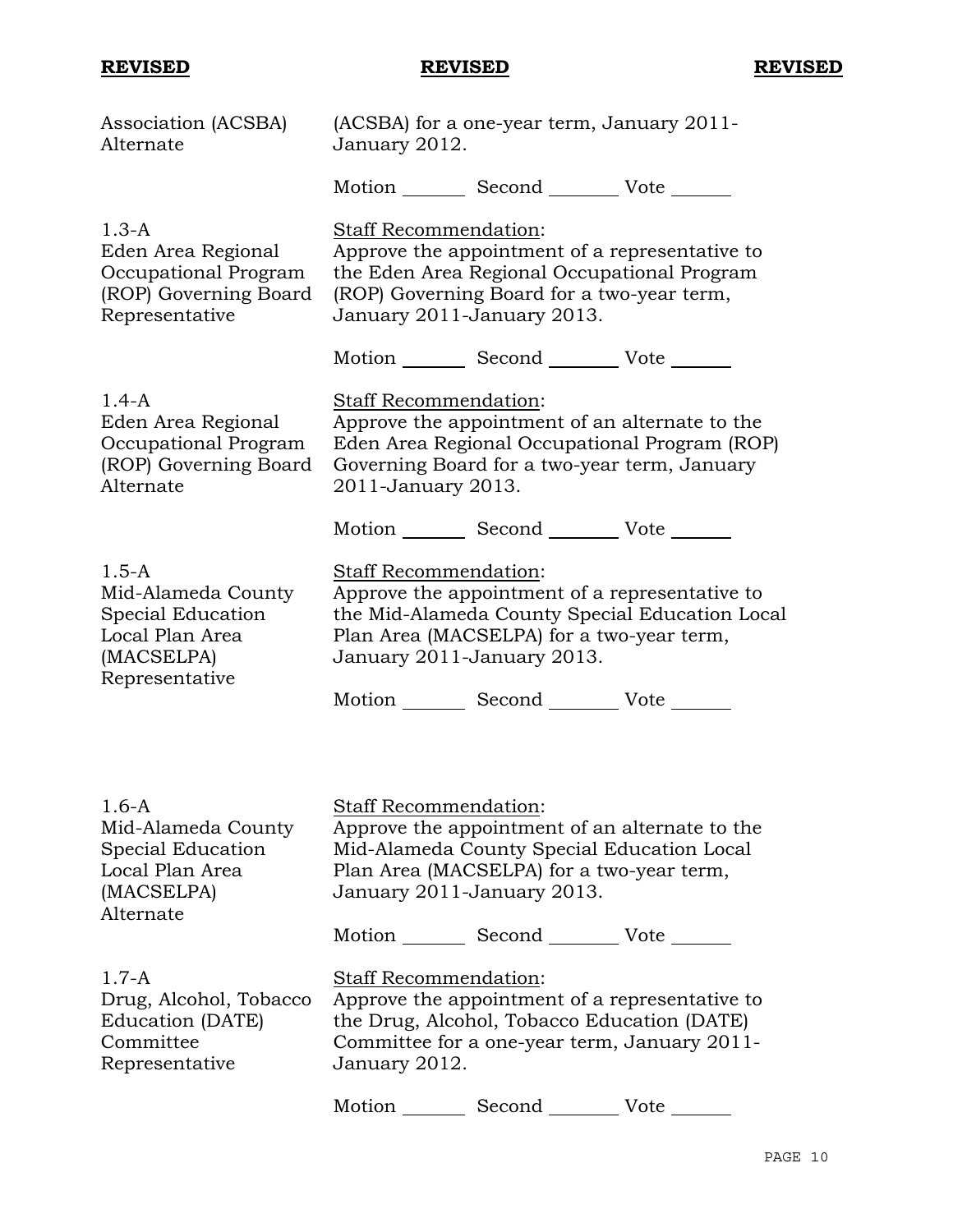| $1.8-A$<br>Drug, Alcohol, Tobacco<br>Education (DATE)<br>Committee Alternate | Staff Recommendation:<br>Approve the appointment of an alternate to the<br>Drug, Alcohol, Tobacco Education (DATE)<br>Committee for a one-year term, January 2011-<br>January 2012. |  |  |
|------------------------------------------------------------------------------|-------------------------------------------------------------------------------------------------------------------------------------------------------------------------------------|--|--|
|                                                                              | Motion Second Vote                                                                                                                                                                  |  |  |
| $1.9-A$<br>San Leandro Disaster<br>Preparedness Council<br>Representative    | Staff Recommendation:<br>Approve the appointment of a representative to<br>the San Leandro Disaster Preparedness Council<br>for a one-year term, January 2011-January 2012.         |  |  |
|                                                                              | Motion Second Vote                                                                                                                                                                  |  |  |
| $1.10 - A$<br>San Leandro Disaster<br>Preparedness Council<br>Alternate      | Staff Recommendation:<br>Approve the appointment of an alternate to the<br>San Leandro Disaster Preparedness Council for a<br>one-year term, January 2011-January 2012.             |  |  |
|                                                                              | Motion Second Vote                                                                                                                                                                  |  |  |

## **8:40- 9:20 p.m. CONFERENCE ITEM**

These items are submitted for advance planning and to assist the Board in establishing future agenda items. The Board may, however, take action on the following:

### Facilities and Construction

| $5.1-CF$                 | <b>Staff Recommendation:</b>                     |  |  |
|--------------------------|--------------------------------------------------|--|--|
| Program Management       | The Board will discuss and consider approving    |  |  |
| Contract with Harris &   | the Program Management Services Contract with    |  |  |
| Associates, Inc. for the | Harris & Associates, Inc. for the Measure M Bond |  |  |
| Measure M Bond           | Program.                                         |  |  |
| Program                  |                                                  |  |  |
|                          | $\blacksquare$                                   |  |  |

Motion Second Vote \_\_\_\_\_\_

## **9:20 p.m. ADDITIONAL SUGGESTIONS AND COMMENTS FROM BOARD MEMBERS**

**ANNOUNCEMENT Board of Education Meetings**